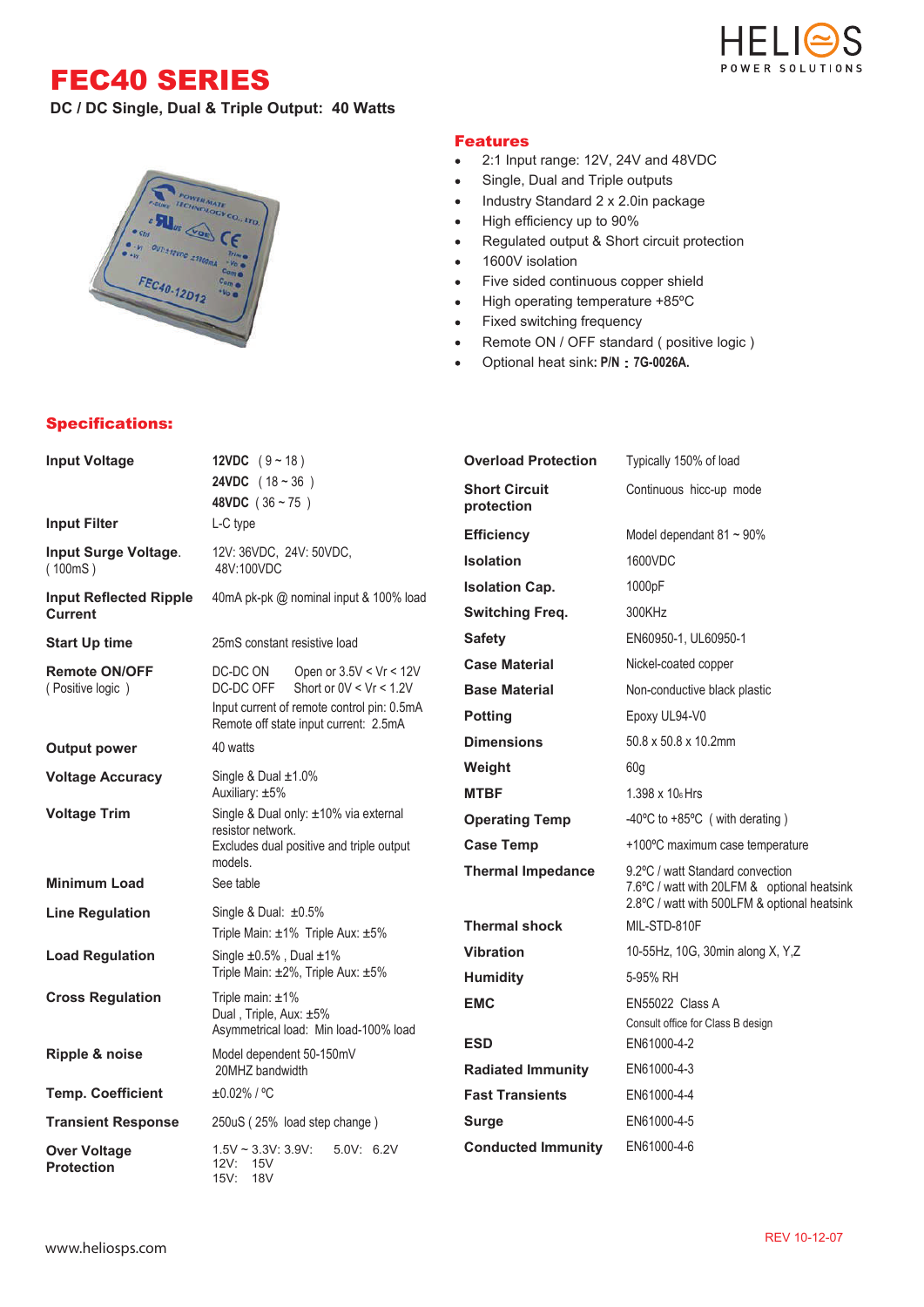## FEC40 SERIES

**DC / DC Single, Dual & Triple Output: 40 Watts**



| <b>Model</b><br><b>Input</b><br><b>Output</b> |             | <b>Output Current</b> |                  | <b>Input Current</b>               |                    | Eff       | <b>Capacitor</b> |                 |
|-----------------------------------------------|-------------|-----------------------|------------------|------------------------------------|--------------------|-----------|------------------|-----------------|
|                                               | V           | v                     | Min. load        | <b>Full load</b>                   | <b>No load</b>     | Full load | (%)              | <b>Load max</b> |
| FEC40-12S1P5                                  | $9 - 18 V$  | 1.5V                  | 0 <sub>m</sub> A | 8000mA                             | 110mA              | 1250mA    | 84               | 45000uF         |
| FEC40-12S1P8                                  | $9 - 18 V$  | 1.8V                  | 0 <sub>m</sub> A | 8000mA                             | 110 <sub>m</sub> A | 1538mA    | 82               | 37700uF         |
| FEC40-12S2P5                                  | $9 - 18 V$  | 2.5V                  | 0 <sub>m</sub> A | 8000mA                             | 110mA              | 2083mA    | 84               | 27000uF         |
| FEC40-12S3P3                                  | $9 - 18 V$  | 3.3V                  | 0 <sub>m</sub> A | 8000mA                             | 175mA              | 2683mA    | 86               | 21000uF         |
| FEC40-12S05                                   | $9 - 18 V$  | 5 V                   | 0 <sub>m</sub> A | 8000mA                             | 225mA              | 4065mA    | 86               | 13600uF         |
| FEC40-12S12                                   | $9 - 18 V$  | 12 V                  | 0 <sub>m</sub> A | 3333mA                             | 255mA              | 4065mA    | 86               | 2360uF          |
| FEC40-12S15                                   | $9 - 18 V$  | 15 V                  | 0 <sub>m</sub> A | 2666mA                             | 310mA              | 4015mA    | 87               | 1510uF          |
| FEC40-12D12                                   | $9 - 18 V$  | ± 12 V                | ± 144mA          | ± 1800mA                           | 30 <sub>m</sub> A  | 4444mA    | 85               | ± 1200uF        |
| FEC40-12D15                                   | $9 - 18 V$  | ±15V                  | $±$ 112 $mA$     | ± 1400mA                           | 35 <sub>m</sub> A  | 4321mA    | 85               | ± 750uF         |
| FEC40-12D3305                                 | $9 - 18 V$  | 3.3/5V                | 0 <sub>m</sub> A | 4A / 4A (total 8A) <sup>(16)</sup> | 325mA              | 3416mA    | 85               | 11000 / 6800uF  |
| FEC40-12T3312                                 | $9 - 18 V$  | 3.3 / ±12 V           | 600mA / ±40mA    | 6000mA / ±400mA                    | 215mA              | 3063mA    | 84               | 13000 / ±330uF  |
| FEC40-12T3315                                 | $9 - 18 V$  | $3.3 / \pm 15$ V      | 600mA / ±30mA    | 6000mA / ±300mA                    | 230mA              | 3000mA    | 84               | 13000 / ±110uF  |
| FEC40-12T0512                                 | $9 - 18 V$  | 5/112V                | 600mA / ±40mA    | 6000mA / ±400mA                    | 280mA              | 4024mA    | 86               | 6800 / ±330uF   |
| FEC40-12T0515                                 | $9 - 18 V$  | 5 / ±15 V             | 600mA / ±30mA    | 6000mA / ±300mA                    | 255mA              | 3963mA    | 86               | 6800 / ±110uF   |
| FEC40-24S1P5                                  | $18 - 36$ V | 1.5V                  | 0 <sub>m</sub> A | 8000mA                             | 40 <sub>m</sub> A  | 649mA     | 81               | 45000uF         |
| FEC40-24S1P8                                  | $18 - 36$ V | 1.8 V                 | 0 <sub>m</sub> A | 8000mA                             | 40 <sub>m</sub> A  | 759mA     | 83               | 37700uF         |
| FEC40-24S2P5                                  | $18 - 36$ V | 2.5V                  | 0 <sub>m</sub> A | 8000mA                             | 40 <sub>m</sub> A  | 1016mA    | 86               | 27000uF         |
| FEC40-24S3P3                                  | $18 - 36$ V | 3.3V                  | 0 <sub>m</sub> A | 8000mA                             | 60 <sub>m</sub> A  | 1325mA    | 87               | 21000uF         |
| FEC40-24S05                                   | $18 - 36$ V | 5 V                   | 0 <sub>m</sub> A | 8000mA                             | 80 <sub>m</sub> A  | 1961mA    | 89               | 13600uF         |
| FEC40-24S12                                   | $18 - 36$ V | 12 V                  | 0 <sub>m</sub> A | 3333mA                             | 70mA               | 2048mA    | 88               | 2360uF          |
| FEC40-24S15                                   | $18 - 36$ V | 15 V                  | 0 <sub>m</sub> A | 2666mA                             | 85 <sub>m</sub> A  | 1985mA    | 89               | 1510uF          |
| FEC40-24D12                                   | $18 - 36$ V | ± 12 V                | ± 144mA          | $±$ 1800 $mA$                      | 20 <sub>m</sub> A  | 2169mA    | 87               | ± 1200uF        |
| FEC40-24D15                                   | $18 - 36$ V | ± 15V                 | $±$ 112mA        | ± 1400mA                           | 20 <sub>m</sub> A  | 2108mA    | 87               | $±750$ u $F$    |
| FEC40-24D3305                                 | $18 - 36$ V | 3.3/5V                | 0 <sub>m</sub> A | 4A / 4A (total 8A) <sup>(16)</sup> | 80mA               | 1689mA    | 86               | 11000 / 6800uF  |
| FEC40-24T3312                                 | $18 - 36 V$ | 3.3 / ±12 V           | 600mA / ±40mA    | 6000mA / ±400mA                    | 65 <sub>m</sub> A  | 1512mA    | 85               | 13000 / ±330uF  |
| FEC40-24T3315                                 | $18 - 36$ V | $3.3 / \pm 15$ V      | 600mA / ±30mA    | 6000mA / ±300mA                    | 65mA               | 1481mA    | 85               | 13000 / ±110uF  |
| FEC40-24T0512                                 | $18 - 36$ V | 5 / ±12 V             | 600mA / ±40mA    | 6000mA / ±400mA                    | 60 <sub>m</sub> A  | 1989mA    | 87               | 6800 / ±330uF   |
| FEC40-24T0515                                 | $18 - 36$ V | 5 / ±15 V             | 600mA / ±30mA    | 6000mA / ±300mA                    | 75 <sub>m</sub> A  | 1958mA    | 87               | 6800 / ±110uF   |
| FEC40-48S1P5                                  | $36 - 75$ V | 1.5V                  | 0 <sub>m</sub> A | 8000mA                             | 25mA               | 321mA     | 82               | 45000uF         |
| FEC40-48S1P8                                  | $36 - 75$ V | 1.8V                  | 0 <sub>m</sub> A | 8000mA                             | 25mA               | 375mA     | 84               | 37700uF         |
| FEC40-48S2P5                                  | $36 - 75$ V | 2.5V                  | 0 <sub>m</sub> A | 8000mA                             | 25mA               | 508mA     | 86               | 27000uF         |
| FEC40-48S3P3                                  | $36 - 75V$  | 3.3V                  | 0 <sub>m</sub> A | 8000mA                             | 35 <sub>m</sub> A  | 655mA     | 88               | 21000uF         |
| FEC40-48S05                                   | $36 - 75V$  | 5 V                   | 0 <sub>m</sub> A | 8000mA                             | 40 <sub>m</sub> A  | 969mA     | 90               | 13600uF         |
| FEC40-48S12                                   | $36 - 75V$  | 12 V                  | 0 <sub>m</sub> A | 3333mA                             | 50 <sub>m</sub> A  | 1000mA    | 89               | 2360uF          |
| FEC40-48S15                                   | $36 - 75V$  | 15 V                  | 0 <sub>m</sub> A | 2666mA                             | 50 <sub>m</sub> A  | 992mA     | 89               | 1510uF          |
| FEC40-48D12                                   | $36 - 75$ V | ± 12 V                | ± 144mA          | $±$ 1800 $mA$                      | 15 <sub>m</sub> A  | 1084mA    | 87               | ± 1200uF        |
| FEC40-48D15                                   | $36 - 75$ V | ± 15V                 | ± 112mA          | ± 1400mA                           | 15 <sub>m</sub> A  | 1054mA    | 87               | $±750$ uF       |
| FEC40-48D3305                                 | $36 - 75$ V | 3.3/5V                | 0 <sub>m</sub> A | 4A / 4A (total 8A) <sup>(16)</sup> | 45mA               | 823mA     | 88               | 11000 / 6800uF  |
| FEC40-48T3312                                 | $36 - 75V$  | $3.3 / \pm 12$ V      | 600mA / ±40mA    | 6000mA / ±400mA                    | 35mA               | 747mA     | 86               | 13000 / ±330uF  |
| FEC40-48T3315                                 | $36 - 75V$  | $3.3 / \pm 15$ V      | 600mA / ±30mA    | 6000mA / ±300mA                    | 35mA               | 732mA     | 86               | 13000 / ±110uF  |
| FEC40-48T0512                                 | $36 - 75V$  | 5 / ±12 V             | 600mA / ±40mA    | 6000mA / ±400mA                    | 30 <sub>m</sub> A  | 982mA     | 88               | 6800 / ±330uF   |
| FEC40-48T0515                                 | $36 - 75V$  | 5/115V                | 600mA / ±30mA    | 6000mA / ±300mA                    | 40 <sub>m</sub> A  | 967mA     | 88               | 6800 / ±110uF   |

Note<br>1.

1. MTBF as per BELLCORE TR-NWT-000332. Case I: 50% Stress, Temperature at 40°C. (Ground fixed and controlled environment).<br>2. Typical values at nominal input voltage and full resistive load.

2. Typical values at nominal input voltage and full resistive load.<br>3. The output requires minimum loading on the output to mainta

3. The output requires minimum loading on the output to maintain specified regulation. Operation in no-load condition will not damage these devices, however they may not meet all listed specification.

4. For the single output: Maximum output deviation is 10% inclusive of remote sense and trim. If remote sense is not being used, the +V sense **should be** connected to its corresponding +OUTPUT and likewise the sense should be connected to its corresponding –OUTPUT.

5. Load regulation for triple output: Main output(V1):10 to 100% with 10% to 100% balanced on auxiliaries.

Auxiliary outputs(V2 and V3):10% to 100% balanced on all outputs. 6. Cross regulation for dual output: asymmetrical load 25% / 100% FL.

Cross regulation for triple output: Main output 100% load, Auxiliary 100%,other auxiliary25% to 100%.

Auxiliary outputs(V2 and V3):main output 100% load, auxiliary 100%, other auxiliary 25% to 100% or main output 25%,auxiliary 25%, other auxiliary 25% to 100%.

7. The models of FEC40-XXD3305 are specified with a 1uF ceramic output capacitors.<br>8. Switching frequency for dual output: master (5Vo) 300KHz, slave (3.3Vo) 500KHz

Switching frequency for dual output: master (5Vo) 300KHz slave (3.3Vo) 500KHz

- 9. The ON/OFF control pin voltage is referenced to -Vin.
- 10. Heat sink is optional and **P/N 7G-0026A.**

The FEC40 series can meet EN55022 Class A with parallel an external capacitor to the input pins. Recommend: 12Vin : 6.8µF/50V 1812 MLCC . ; 24Vin : 6.8µF/50V 1812 MLCC . 48Vin : 2.2µF/100V 1812 MLCC.

12. An external filter capacitor is required if the module has to meet EN61000-4-5.

Filter capacitor recommended: Nippon chemi-con KY series,  $220 \mu F/100V$ , ESR  $48m\Omega$ .

13. Any condition of dual output (3.3V/5V) rated output current, not to exceed 8A of total output currents.